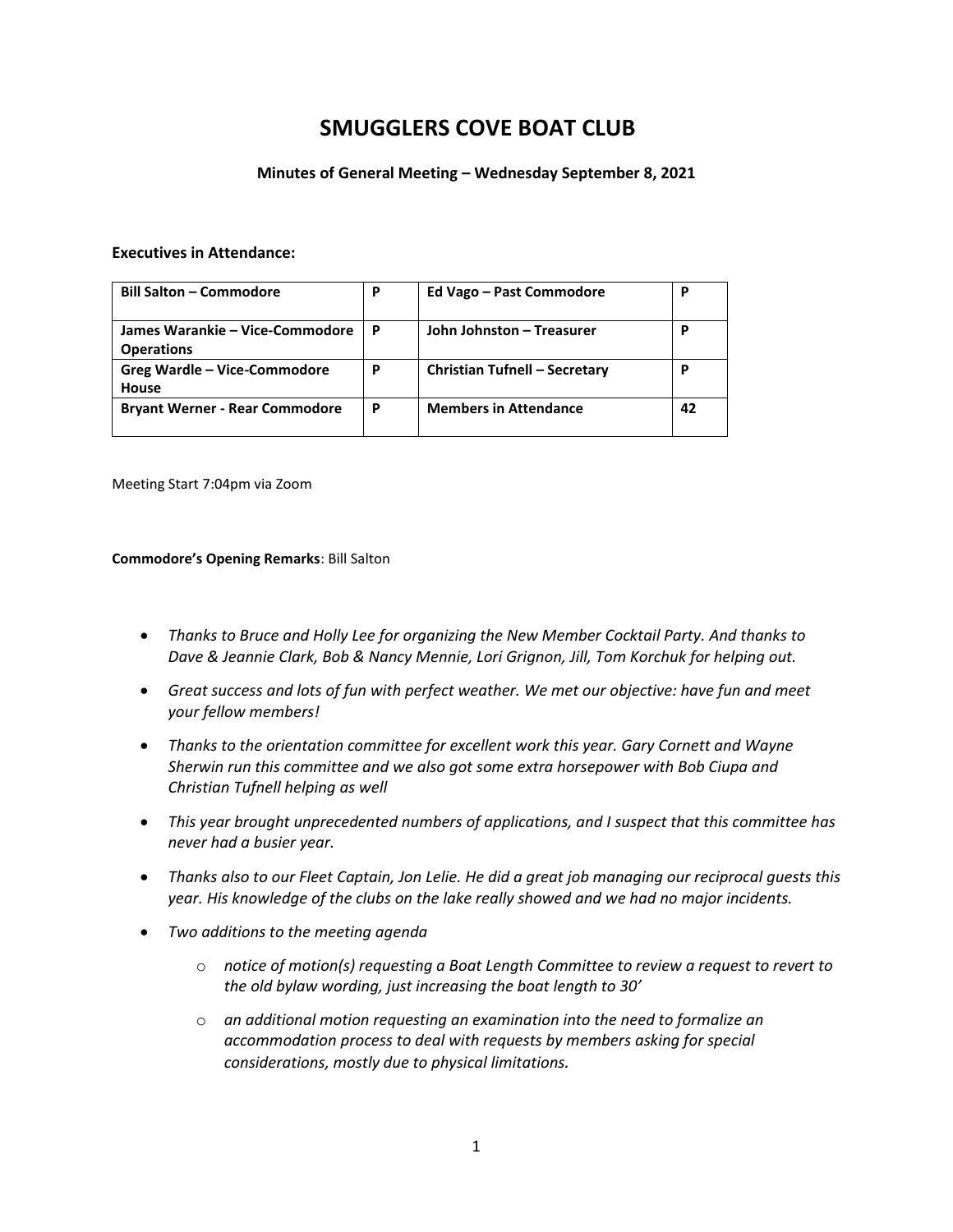#### **Secretary's Report:** Christian Tufnell

• *Please advise of any errors or omissions concerning any club documentation*

**Motion to accept previous minutes: Bob Cuipa Seconded by: Lorne Bjorn** 

#### **Correspondence – Bill Salton**

- *Niagara Jet Adventures* (Youngstown Jet Boat) have accepted an invitation to meet with us for a site visit within the next few weeks. We are thanking them for respecting the wake inside our anchorage.
- A thank you note was received from Steve Pullen and was shared in the newsletter.

#### **Announcements**

- Wayne Sherwin *Chest Waders are on sale now at Canadian Tire…Haul Out is fast approaching!*
- Bob M & Bob C *get your club spirt wears – they are high quality and make for very good Christmas presents!*

## **Treasurer's Report – John Johnson**

## **Treasurer's GM Report**

Accounts as at 02 September 2021

| Chequing | \$62,029.68 |
|----------|-------------|
|----------|-------------|

| <b>Advantage Savings</b> | \$142,265.82 |
|--------------------------|--------------|
|--------------------------|--------------|

Chequing and Savings \$204,295.50

Escalator 27 (Reserve Fund) \$10,273.88

| <b>Building Fund</b> |              |
|----------------------|--------------|
| Allocation           | \$165,000.00 |
| <b>Expenses</b>      |              |
| <b>Barges</b>        | \$15,000.00  |
| Move of barges       | \$750.00     |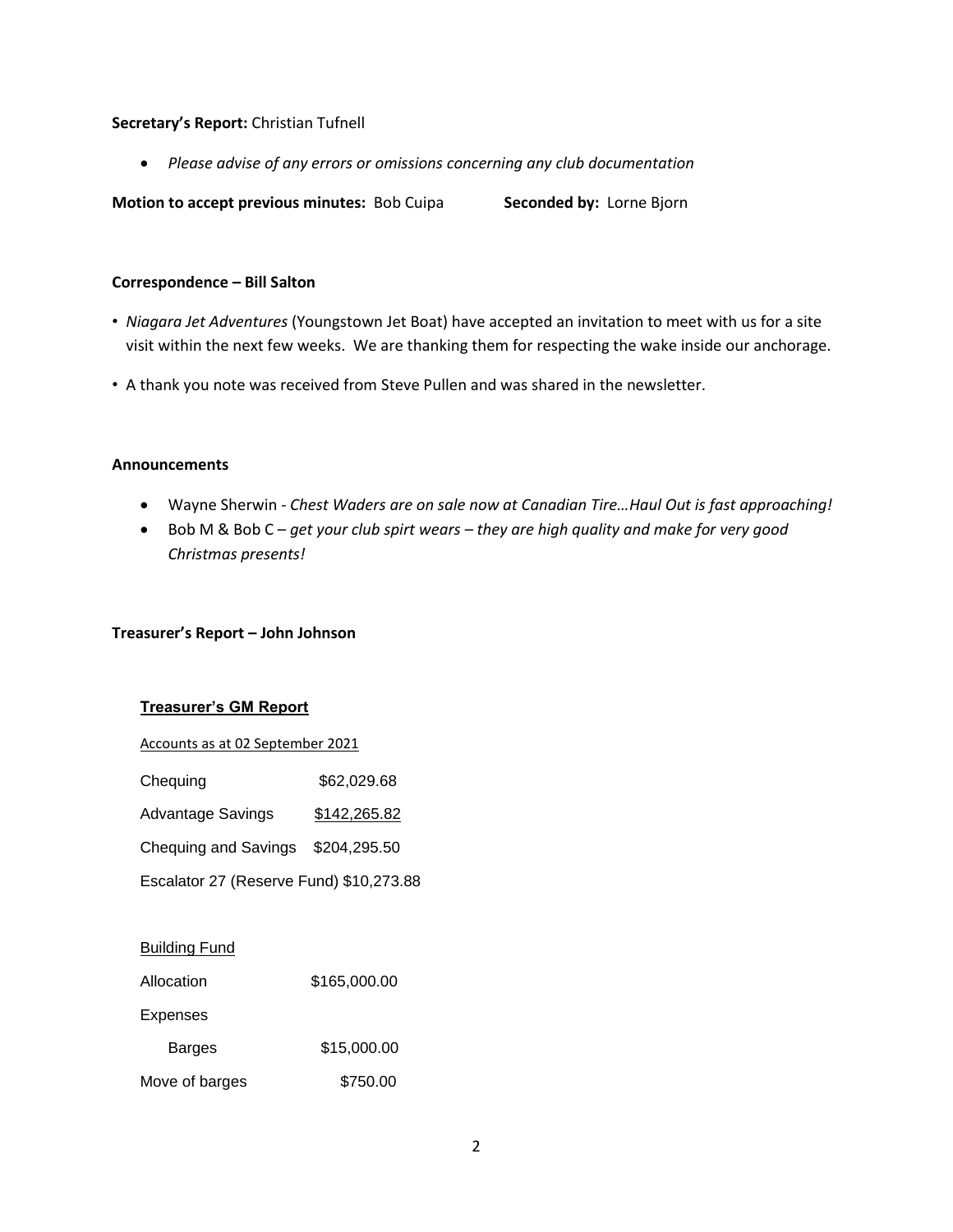| Naval architect                      | \$1,286.50  |
|--------------------------------------|-------------|
|                                      | \$4,130.15  |
| Storage                              | \$1,300.63  |
| Delivery of hulls                    | \$497.20    |
| Total                                | \$22,954.48 |
| Total                                | \$42,045.52 |
| Interest                             | \$60.39     |
| Current Funding Balance \$142,105.91 |             |
|                                      |             |
| Reserve Fund                         |             |

# Escalator 27 \$10,273.88 Chequing \$10,000.00 Total \$20, 273.88 Operating Capital \$52,029.68

- The club has significant operating free balance as little money has been spent and only one social event has been hosted to date
- Outstanding invoices yet to be paid include Niagara Parks lease, Insurance, Winter Storage

#### **Question**

**Dan** – Is the interest received on the building fund investments returned to the building fund?

**John** - Yes

**Motion to accept Treasurer's Report:** Bob Mennie **Seconded by:** Lorne Bjorn

## **Sick Members**

- Nancy Mennie: she's had her hip operation and is recuperating at home. Thanks to all for the best wishes
- Nancy Bigwood: Bob & Nancy would like to thank the members for their kind words and support.
- Barb Bjorgan: knee surgery and recuperating at home. Thank you note for the flowers.
- Gail Davidson: recovering from an operation on her arm earlier in the summer (Our sunshine girl!)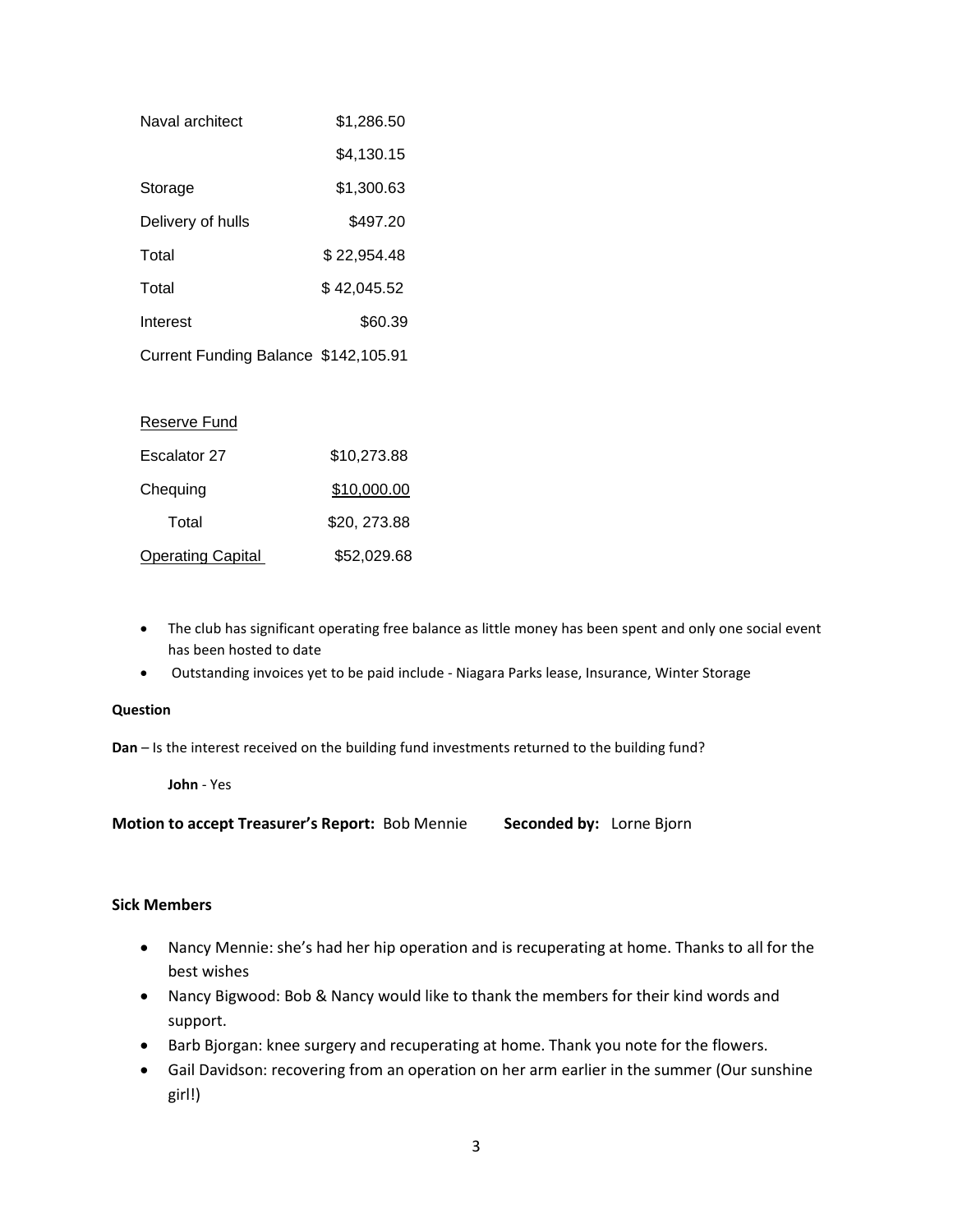## **New Members - Swearing In –** Bill Salton

- Welcome to the 5 new members present at tonight's meeting!
- Please don't hesitate to ask anyone for help or guidance as you integrate into the club.
- All new members were successfully orientated and no feedback was received from the membership

## **New Member(s) swore in this month (seniority ranking according to alphabetical order):**

- 1. Chris Begley (Karen)
- 2. Christopher Bull
- 3. Shalom Leytam
- 4. George (Imma) Petrou
- 5. Brandon (Nicole) Russell

## **Absent**

Terry (Shannon) Chunick

Matthew Hurlburt

John (Susan) Lancaster

## *Welcome aboard!!!*

*If any current member is interested in becoming a new member mentor, in part showing the ropes and advising members how they can get more involved in club events, please contact Bill* 

## **Vice Commodore's Report - Operations:** James Warankie

- *Welcome new members! Please see my report in the newsletter. I forgot to thank Keith Welsh for all his help with the new finger dock for the honey barge. This also will be the new storage space for the Liz T.*
- *Thanks to both the Dive and Workboat Teams…we have now located all the missing blocks and will next work on moving some of the anchor block further out into the river, them in anticipation of the new clubhouse and its new configuration.*
- *Thanks everyone your support the last 3 years. Looking forward to a slightly different haul out in preparation of the demolition of the old and building of the new clubhouse.*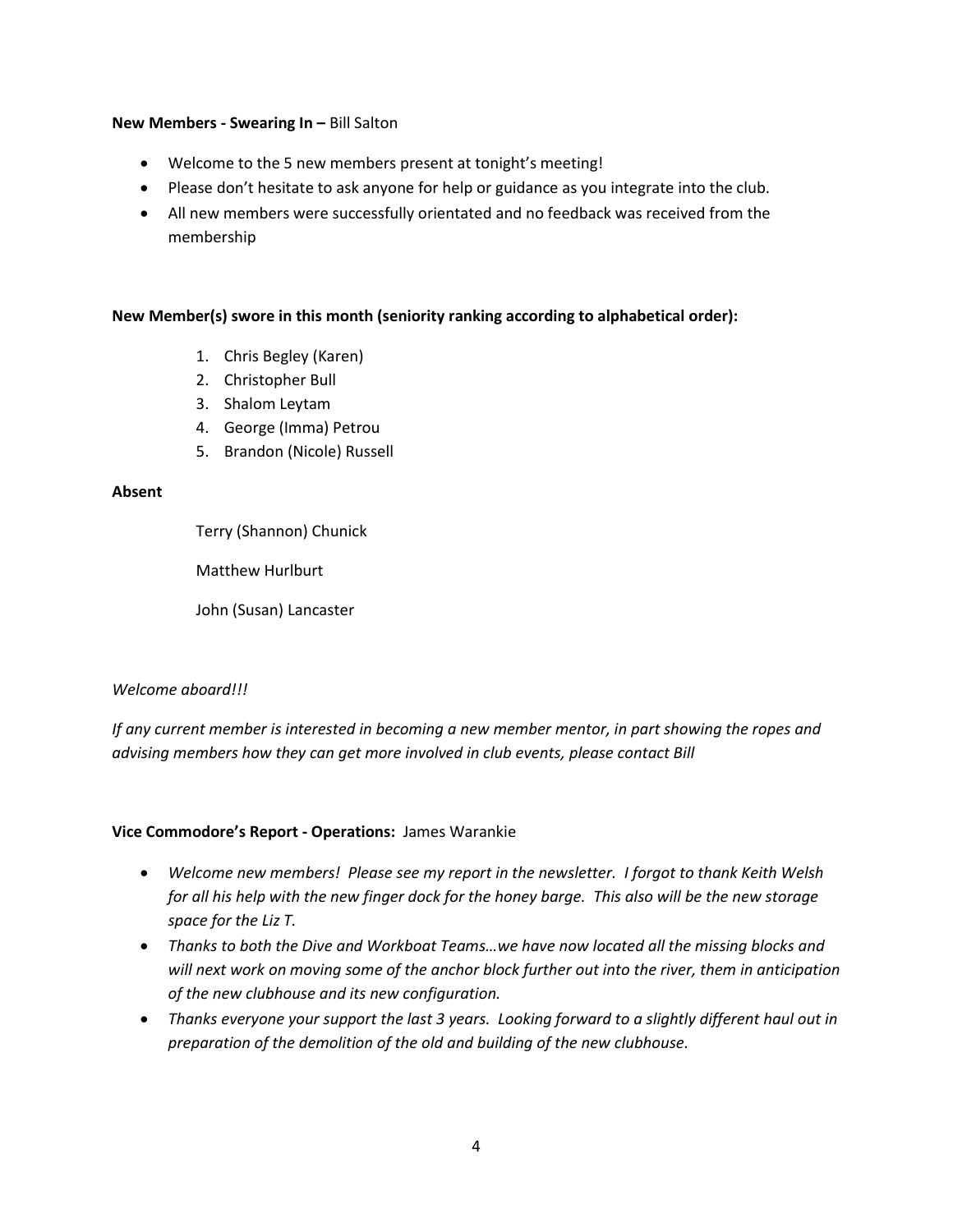## **Questions**

**Bruce –** Will the haul out be earlier this year as a result? Are we still using the Queenston site?

**James/Bill –** Haul out will be the same time as we are unable to move the gatehouse into the NOLSC basin any earlier. Yes, we are confirmed to work at the Question Dock. Demolition begins in November.

## **Vice Commodore's Report – House:** Greg Wardle

- *Welcome new members! It was great to see everyone at the meet and greet...what a great party! We are still restricted to 10 inside the clubhouse. We are all so hopefull next year, with the new clubhouse we can once again return to more social functions*
- We plan to start to pack up the clubhouse mid October. Reminder to members please No *storage of personal items in the gatehouse. All space will be required to be utilized*
- *Thank you to everyone for your attention to completing the cleaning duties*
- *The club looks great and is appreciated by everyone*

## **Rear Commodore's Report:** Bryant Werner

- Welcome New Members!
- Once again thank you to everyone for their patience as I placed and arranged everyone in docks and on the balls this year.

## **Dock Chair – Harvey Freel**

- Welcome New Members!
- All docks are in good shape except for a few upstream fingers that need a few cleats replaced. If any member needs work hours, this is a good time to complete this task.

## **Social Chair –** Bruce Lee

- Welcome New Members. It was so nice to finally see everyone. It was a fantastic event. Thank you to everyone who helped make this party successful
- Congratulations to Chris Tufnell our 50/50 winner \$165!
- New members received a Club Hat and Club Burgee
- The next social event is the Commodore's Ball
- Due to Covid capacity restrictions, DYC is not suitable this year so the Commodore's Ball will be held at Club Roma in St. Catharines.
- Club Roma can accommodate 125 people. We will have live music, a cash bar, a cocktail hour meet and greet, along with a head table for the Bridge, and our traditional awards presentations
- All this for \$45 per person!
- Move details and punch bowl invitation to follow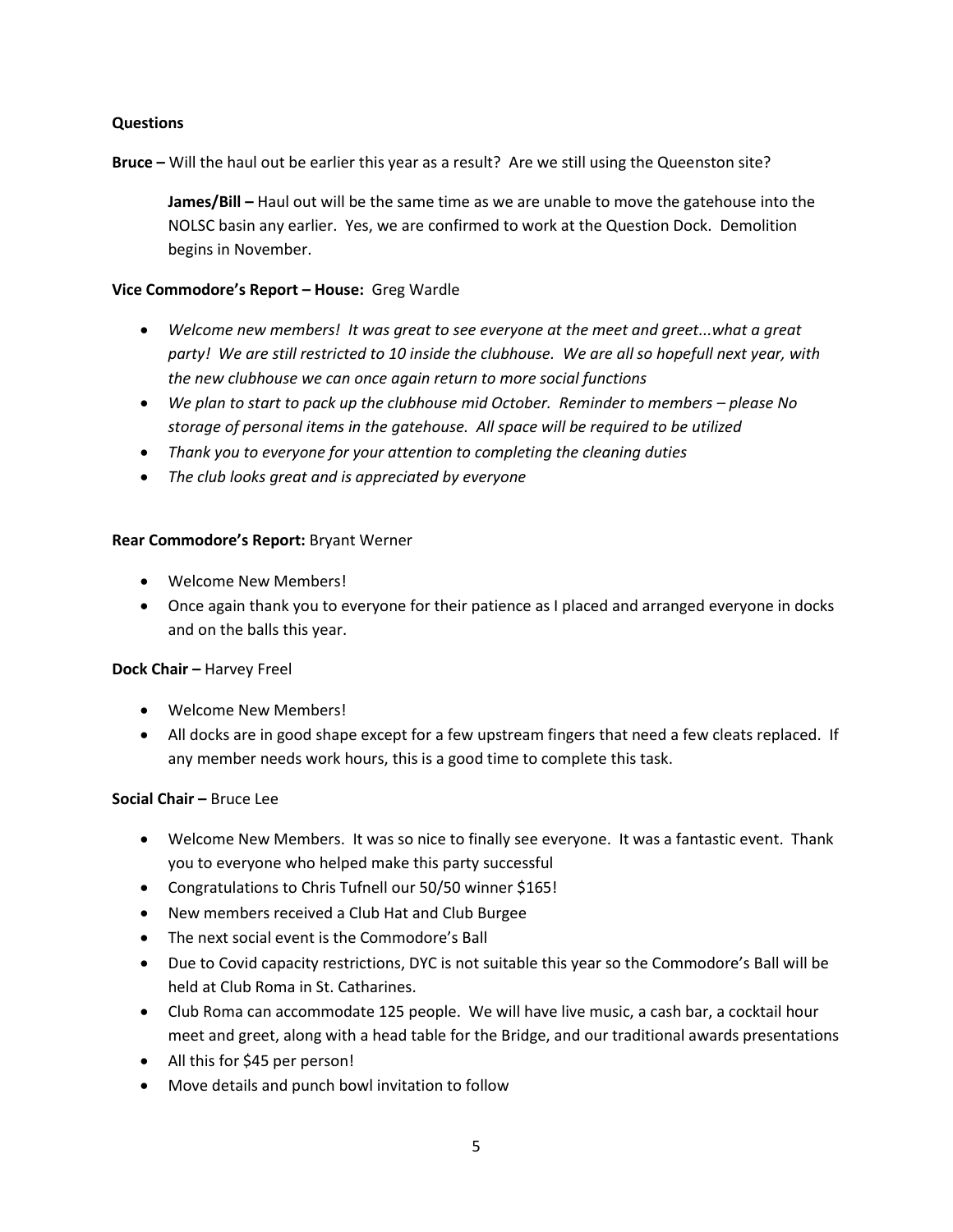## **Fleet Captain –** Jon Lelie

- Welcome New Members!
- We had 65 visiting boats this year
- I am happy to report that All visitors were Vaccinated!

**Bill** – Jon (and Brian) are down at the club. We had a member's boat sink, and it is being raised as we speak!

## **Safety Chair –** Bob Ciupa (for Guillermo)

- Be prepared always…safety first!
- Check your bilge pump…check that it functions, check the grounds, check the plumbing
- Always have spare parts on your boat fan belts, impeller, spark plugs etc.

## **Projects**

## **New Building Committee Update –** Dan Grignon Chair

- Dan introduced the committee membership for the benefit of the new members
- They are Bob Cuipa, Bob Mennie, Drew Bailey, Greg Wardle, Bill Salton & John Johnson
- The Sub committee responsible for docks and platforms is Chaired by Jasper Zwarts and includes members Wayne Sherwin, Peter Hartl, Lorne Bjorn and Brian McGillian
- Dan presented a scaled 3D computer simulation image of the building. This along with more details will be distributed to the membership in the next few weeks
- Please hold your questions until then and let us know what you think. Feedback will be solicited via e-mail.

## **Comment**

**Lorne –** Excellent Work and looks impressive. This design now includes substantially more deck space for outdoor dining. Great Job Dan, Jasper and Team!

## **Old Business**

## **1. Dixon Motion re: Boat Length**

- Dixon motion to strike a committee to examine returning to the old bylaw language (2019) with respect to boat length, except make the length 30' instead of 28'. For members who are newer to the club, the old language excluded swim platforms/bow sprits and the new/current language included them.
- The committee concluded that returning to the old language, but using 30' was not a workable solution as it could easily allow for boats in the 35-foot range on the complex and would present many safety and logistical problems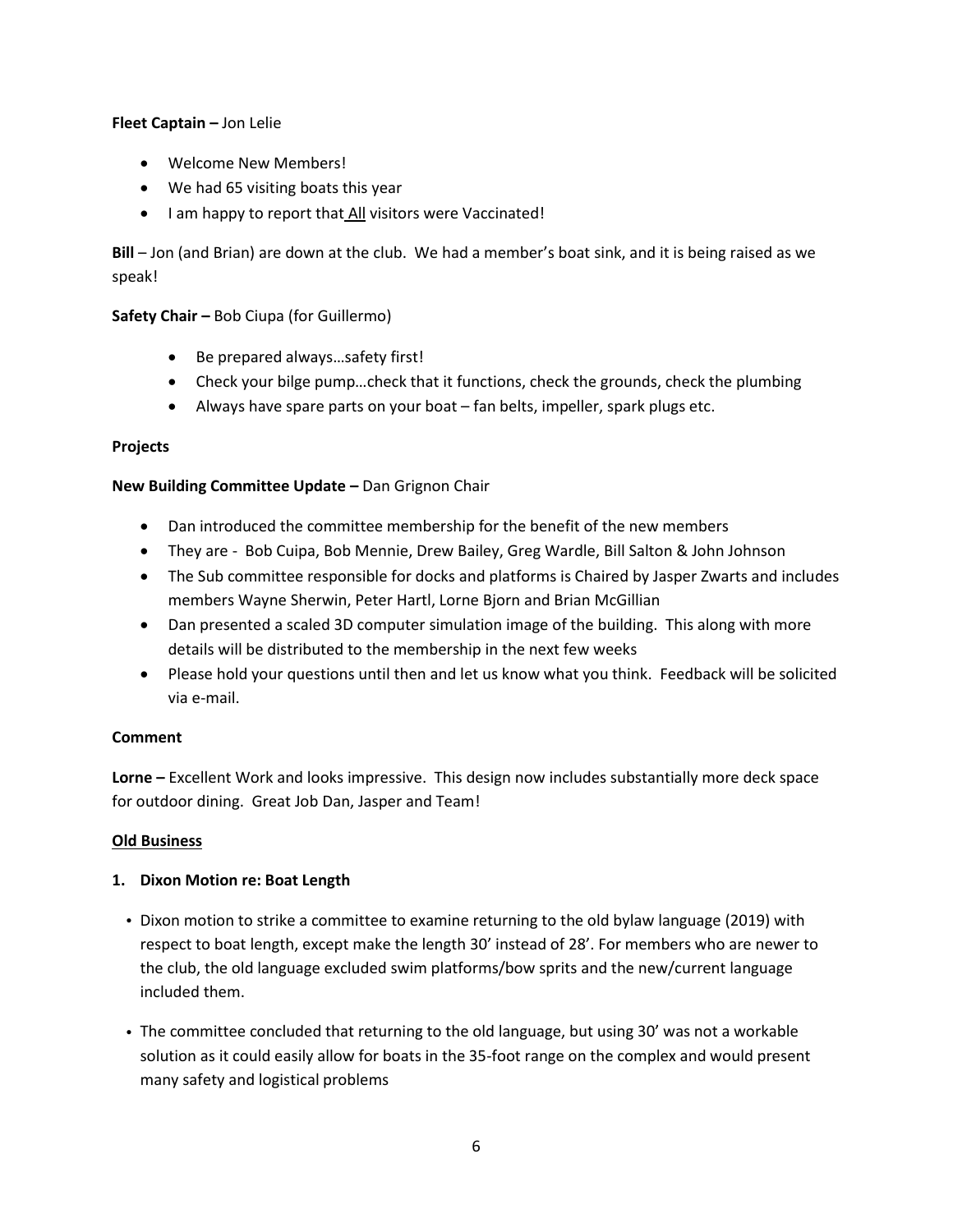- The committee did look at modifying the existing language to include a process whereby exemptions could be made if recommended by the bridge and accepted by the membership
- The committee also looked at scenarios where all docks are assigned a length (most standard at 30' and some longer)
- In the end, no options considered included returning to the old language, using 30'
- The bridge supports the recommendation of the committee and will not bring the change forward.
- Personally, I would like to consider bigger and broader changes to our docks and boat lengths, but there are many considerations that arise bringing a surprising amount of complexity to the issue. This is something that should be considered at length, but I would say the time is not now as we busy ourselves with the new build.
- I would like to thank the committee chaired by Peter Hartl, along with Lorne Bjorgan and Frank Lovasi. They came up with a fair and realistic assessment.

## **2. Dixon Motion re: Accommodation**

- Bridge considered the topic of accommodation and felt that the club is already very accommodating
- We have beach parking for members with mobility issues, we have built longer fingers where needed, added grab posts and railings as well. We have also given relief to members work hour requirements when ill, and allowed deferred payments where people are in financial hardship.
- If members have additional ideas or requests that can accommodate our members better, please submit your specific ideas/requests to the bridge for consideration

## **3. Notice of Motion (NOM) Bylaw #1 16.07/16.08 Relating to private gatherings at the club**

## *New membership background*

- *Since we incorporated as a non-profit several years ago, we are undergoing a process of renewal as we converted our previous "constitution" that served us for 50+ years into our new corporate club by-laws in, compliance with provincial regulations*
- *65 items were brought and identified to the membership for renewal/updating/amendment*
- *Each meeting we attempt to resolve one or two of these issues*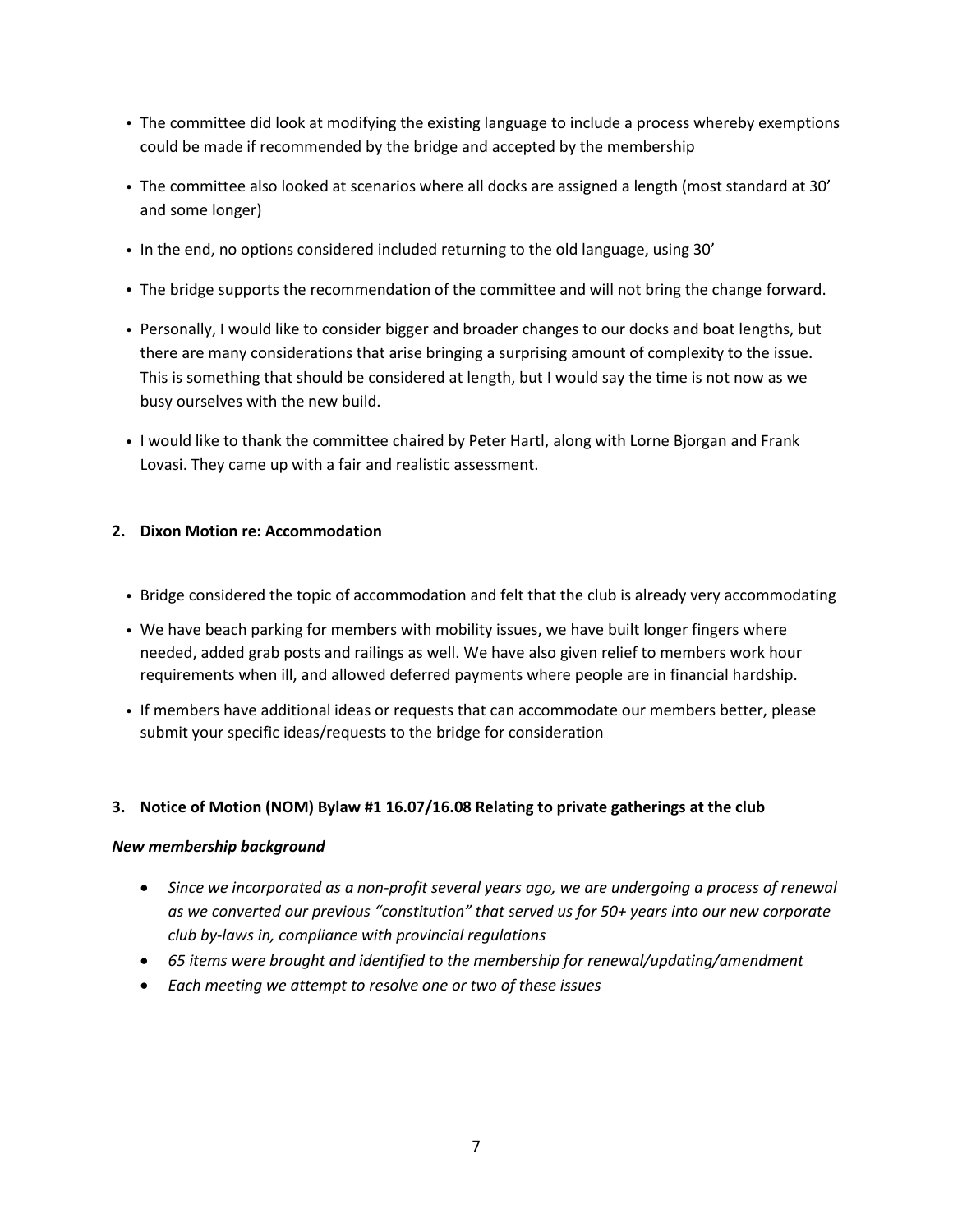#### **Proposed - NEW**

**16.07** Club facilities including fridges, tables and kitchen facilities are open to all members at all times without reservation or restriction.

**16.08** To avoid scheduling conflicts and facilitate monitoring of club consumables and honey barge levels, members wishing to host ten (10) or more guests at one time shall request permission from the Vice Commodore, House.

## **DEBATE – no issues or comments raised**

#### **Motion Passed**

**4. NOM Bylaw #1 6.10 & Bylaw #2 4.01/4.02/4.03 Relating to Auditing/Review Engagements versus Internal Auditing**

## **Current - Bylaw # 1**

**6.10** In keeping with Section 68 of the Ontario Not-for-Profit Corporations Act, 2010, S.O. 2010, c. 15 and any successor legislation, at the Annual General Meeting the Bridge shall recommend a qualified external auditor to the Members for a period of twelve (12) months next following the date of appointment. The appointment may be renewed or extended for further periods of twelve (12) months at the discretion of the Members.

## **Proposed**

**6.10** In keeping with Section 130.1 of Schedule 7 of the Ontario Act to Cut Unnecessary Red Tape, SO 2017 c.20, and any successor legislation, at the Annual General Meeting the Bridge may recommend a qualified auditor to the Members for a period of twelve (12) months next following the date of appointment. The appointment may be renewed or extended for further periods of twelve (12) months at the discretion of the Members.

## **Bylaw # 2 Article 4 - Financial Review and Accountability**

#### **Current**

**4.01** Pursuant to Article 6.10 of By-law #1 and in keeping with Section 68 of the Ontario Not-for-Profit Corporations Act, 2010, S.O. 2010, c. 15 and any successor legislation, at the Annual General Meeting the Bridge shall recommend a qualified external auditor to the Members for a period of twelve (12) months next following the date of appointment. The appointment may be renewed or extended for further periods of twelve (12) months at the discretion of the Members.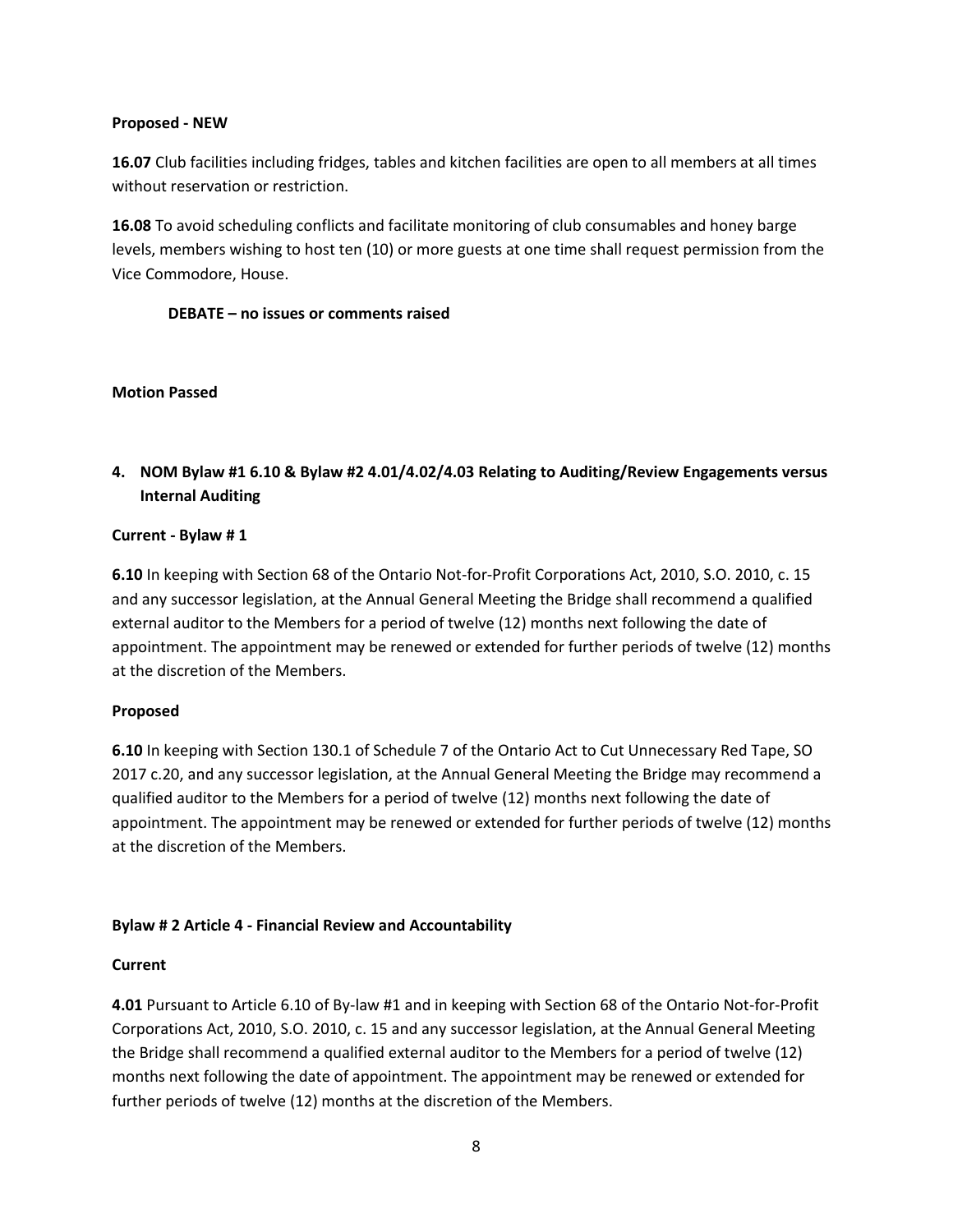**4.02** The Members shall direct that the auditor conduct an Audit or a Review Engagement.

**4.03** A direction for a Review Engagement in any given year shall be made by Extraordinary Resolution.

## **Proposed**

**4.01** Pursuant to Article 6.10 of By-law #1 and in keeping with Section 130.1 of Schedule 7 of the Ontario Act to Cut Unnecessary Red Tape, SO 2017 c. 20, and any successor legislation, at the Annual General Meeting the Bridge may recommend a qualified external auditor to the Members for a period of twelve (12) months next following the date of appointment. The appointment may be renewed or extended for further periods of twelve (12) months at the discretion of the Members.

**4.02** The Members may:

- a. direct that the auditor conducts an Audit or a Review Engagement
- b. appoint an internal auditor

**4.03** A direction for a Review Engagement or internal auditor in any given year shall be made by Extraordinary Resolution. For debate at the September 2021 meeting on the date appointed by the Bridge.

**Note:** Our Bylaw enacted September 6, 2017, waiver of audit or review engagement permitted as of January 13, 2018

## **DEBATE – comments/questions**

**Bob Mennie** – Are their any disadvantages to this option?

**Lorne Bjorn**– No, historicaly and prior to incorporation, a second set of eyes from another member was used to review the books and conducted an informal internal audit. This is a good business practice.

**Guillermo Fuentes –** Does the bank require a formal audit or review engagement?

**John Johnson –** No

## **Motion Passed**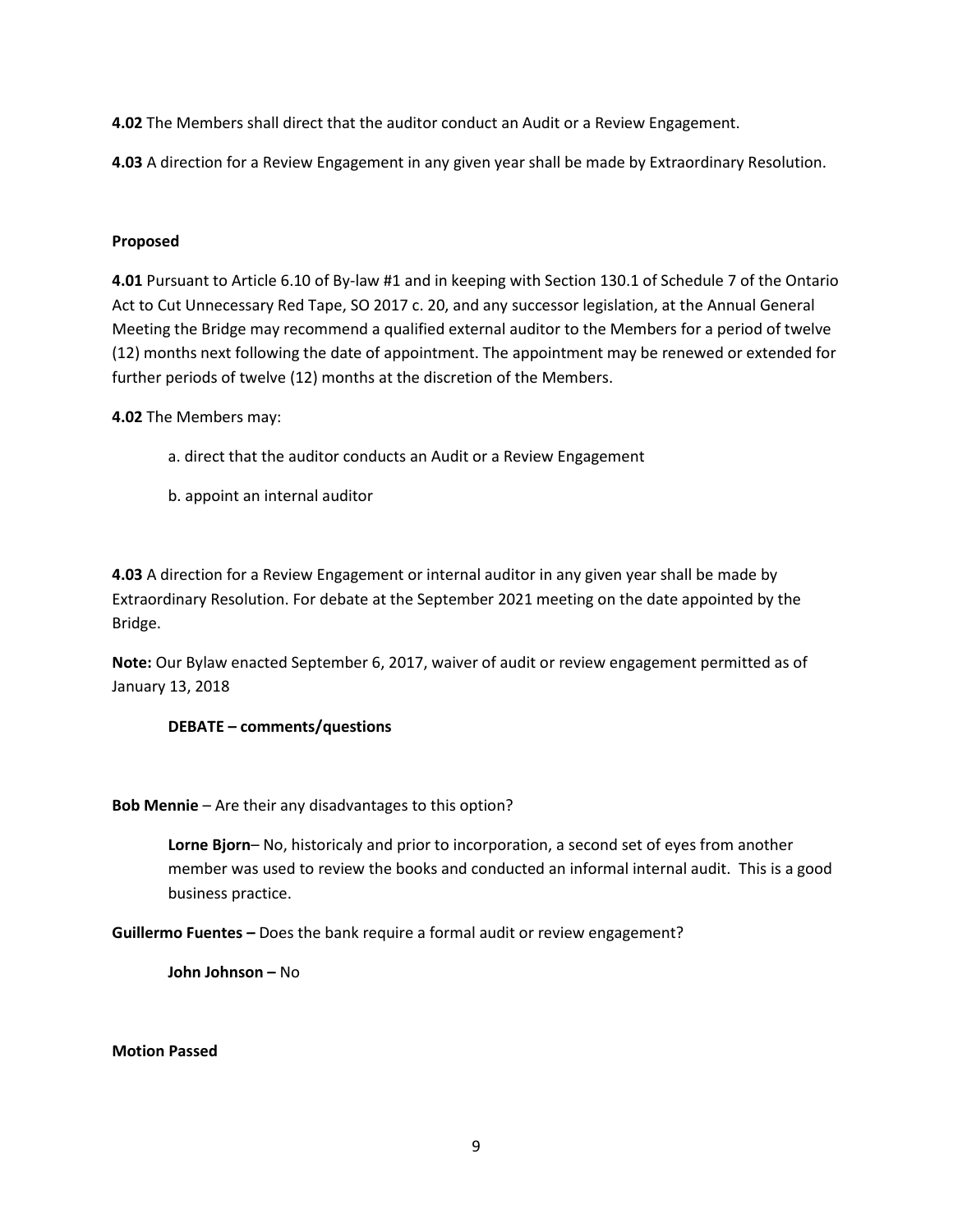#### **New Business –** Bob Cuipa

## **1. Notice of Motion - Exigent Spending (by-law amendment)**

## **Current**

## **Article 6 - Exigent Spending**

The Bridge shall have the authority to spend up to \$1,000.00 for any exigent circumstance or item affecting: the safety, repair or immediately required maintenance of docks, floats, moorings, buildings and other facilities to benefit Members; measures to conserve fish, wildlife and natural resources and to combat pollution of waterways.

## **Proposed**

## **By-law #2, Article 6 - Exigent Spending**

The Bridge shall have the authority to spend up to \$2,000.00 for any exigent circumstance or item affecting: the safety, repair or immediately required maintenance of docks, floats, moorings, buildings and other facilities to benefit Members excluding boats and motors; measures to conserve fish, wildlife and natural resources and to combat pollution of waterways.

• *For debate at the meeting of October 6th, 2021.*

## **2. Honorary Members Article 12 -** *Nomination for Honorary Membership: Jamie Vanbergen*

## *Key things for eligibility:*

*Past member, outstanding contribution to club, no dockage and no voting, nominated by the bridge and voted on by the membership*

Nomination presented to the members by Bob Cuipa, and is fully endorsed and supported by the Bridge

## **Nomination Passed**

## **3. Life Members Article 11 - Nomination for Life Membership: Bob Ciupa, Wayne Sherwin**

Key things for eligibility:

Current member, at least 20 years at the club, have served on the bridge, outstanding contributions, voting and dockage is allowed, seniority continues

Last life member was 3 years ago: Ed Vago